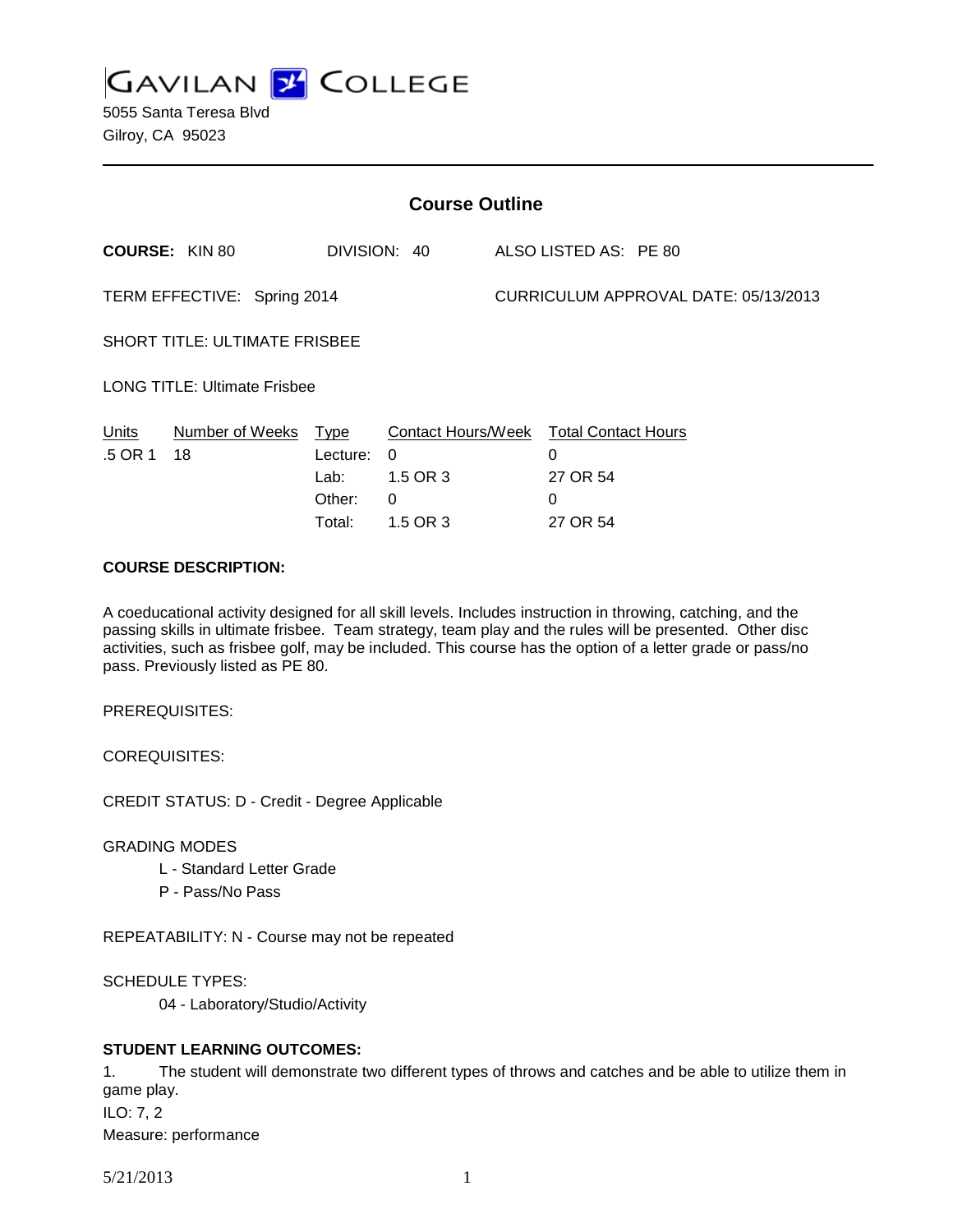2. The student will recognize various offensive and defensive situations common to ultimate frisbee and apply the appropriate techniques and strategies.

ILO: 7, 2, 4, 1

Measure: demonstration, exam

3. The student will identify and discuss safety issues specific to ultimate frisbee.

ILO: 7, 2, 1

Measure: discussion, demonstration, exam

# **CONTENT, STUDENT PERFORMANCE OBJECTIVES, OUT-OF-CLASS ASSIGNMENTS**

Curriculum Approval Date: 05/13/2013

4.5 - 9 Hours

Course introduction, including course syllabus, grading, and class requirements. Presentations on the proper techniques for throwing and catching a frisbee. This will include the basic throws of the backhand, the underhand, and the sidearm. The grip, angle of release, delivery, and common problems and helpful hints will be discussed. Basic catches, such as the two-handed catch, the one-hand catch, and the behind the back catch will be practiced. Students who repeat the class will have the opportunity to learn advanced throws such as the overhand wrist-flip, the thumber, the backhand behind the back throw, the underhand between the legs throw, and the wrist-flip under the leg throw. The between the legs catch, the behind the head catch, and the one-finger catch are advanced catches that will be learned by students who repeat the class.

SPO: Students will demonstrate two different types of throws and two different types of catches with the frisbee.

#### 3 - 6 Hours

Safety, including body control and injury prevention will be discussed. Skill building opportunities, such as passing from one teammate to another will be provided. Continue working on throwing and catching techniques. Students who repeat the class will be taught maneuvers such as tipping, airbrushing, and guiding.

SPO: The skills involved in moving the frisbee from one end of a playing field to the other end will be demonstrated. Students will explain safety concerns for this activity.

#### 4.5 - 9 Hours

A variety of games which allow the students to practice their skills will be presented. Fundamental offenses and defenses used in ultimate frisbee will be described. Students who repeat the class will be provided with the opportunity to practice their advanced skills through a variety of games. They will assist the other students with implementing the offenses and defenses.

SPO: Students will demonstrate their throwing and catching skills in game-like situations. They will discuss the various offenses and defenses used in ultimate frisbee.

#### 3 - 6 Hours

The rules and vocabulary of ultimate frisbee will be explained. Team strategies will be discussed. The opportunity to practice all skills learned to date will be provided through a variety of activities. Students who repeat the class will be expected to demonstrate the advanced skills.

SPO: Students will list the rules and identify the vocabulary for ultimate frisbee. Their skills will be demonstrated during game play.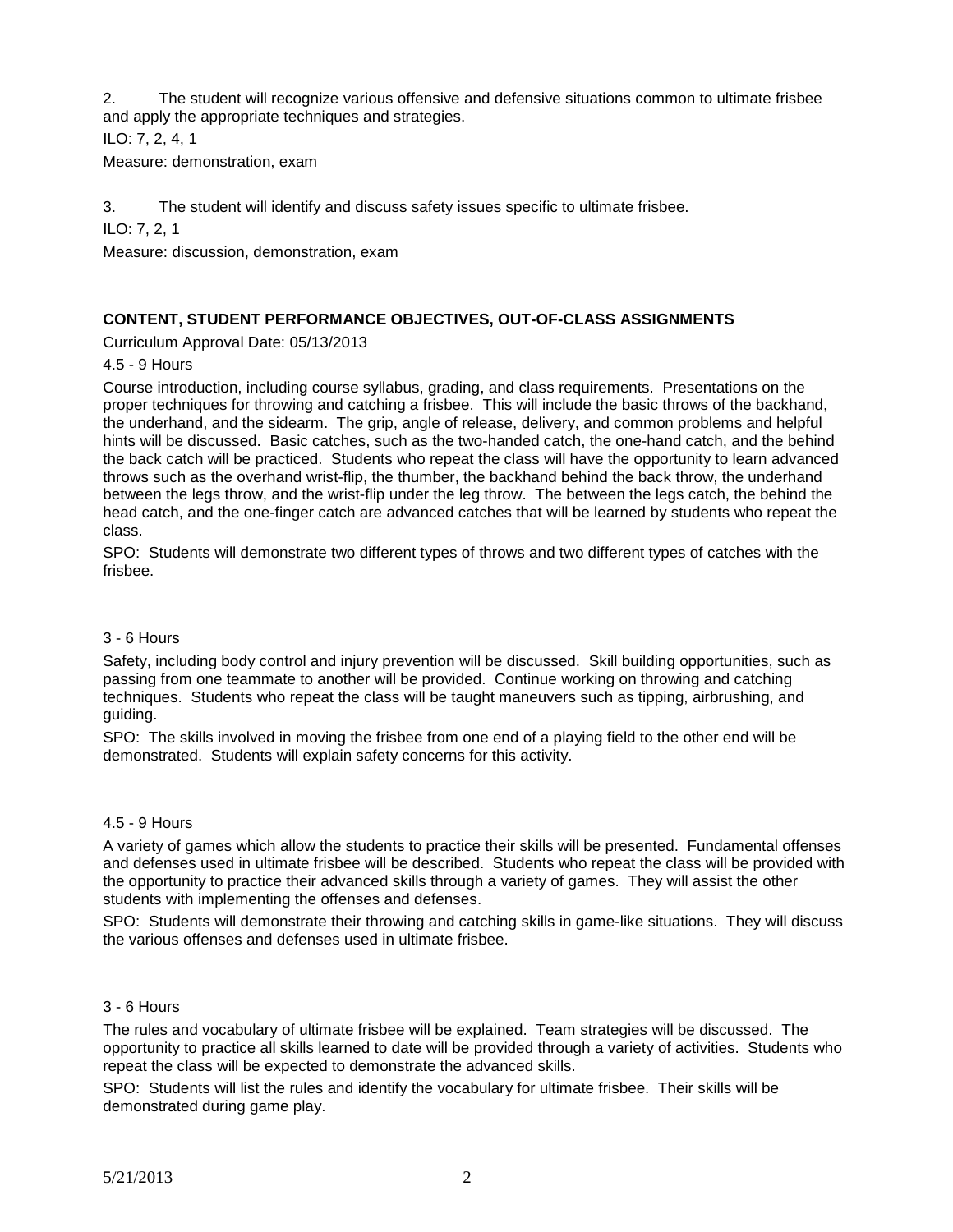### 6 - 12 Hours

Team play and competition will be provided as well as other activites to build skills. All skills, offenses, defenses, and strategies will be utilized. Students who repeat the class will be provided leadership opportunities during team play.

SPO: Students will demonstrate various offenses and defenses during team play.

# 4.5 - 9 Hours

Continue team play. Other disc activites such as frisbee golf could be introduced. This could include a field trip to an established frisbee golf course and/or setting up our own course. Semester review and skill evaluation. Students who repeat the class will become more proficient in these skills through repetition. SPO: Students will demonstrate their ability to throw the frisbee for accuracy.

2 Hours

#### **METHODS OF INSTRUCTION:**

Demonstration, guided practice, discussion.

### **METHODS OF EVALUATION:**

| The types of writing assignments required:                              |               |  |  |  |  |
|-------------------------------------------------------------------------|---------------|--|--|--|--|
| None                                                                    |               |  |  |  |  |
| The problem-solving assignments required:                               |               |  |  |  |  |
| None                                                                    |               |  |  |  |  |
| The types of skill demonstrations required:                             |               |  |  |  |  |
| Performance exams                                                       |               |  |  |  |  |
| The types of objective examinations used in the course:                 |               |  |  |  |  |
| Multiple choice                                                         |               |  |  |  |  |
| True/false                                                              |               |  |  |  |  |
| Matching items                                                          |               |  |  |  |  |
| Completion                                                              |               |  |  |  |  |
| Other: short answer                                                     |               |  |  |  |  |
| Other category:                                                         |               |  |  |  |  |
| Other: Paticipation required                                            |               |  |  |  |  |
| The basis for assigning students grades in the course:                  |               |  |  |  |  |
| Writing assignments:                                                    | $0\% - 0\%$   |  |  |  |  |
| Problem-solving demonstrations: 0% - 0%                                 |               |  |  |  |  |
| Skill demonstrations:                                                   | $30\% - 60\%$ |  |  |  |  |
| Objective examinations: 10% - 30%                                       |               |  |  |  |  |
| Other methods of evaluation: 30% - 60%                                  |               |  |  |  |  |
| <b>JUSTIFICATION:</b>                                                   |               |  |  |  |  |
| The department is requesting a name change, from the Physical Education |               |  |  |  |  |

and Athletics Department to the Department of Kinesiology and Athletics.

The reasons for this action include:

1) A desire to follow suit with the 4-year colleges and universities.

2) A trend in the field. Community colleges are moving in this

direction with Cabrillo College already taking this action. Others such

as Sacramento City College, Mission College, and Diablo Valley College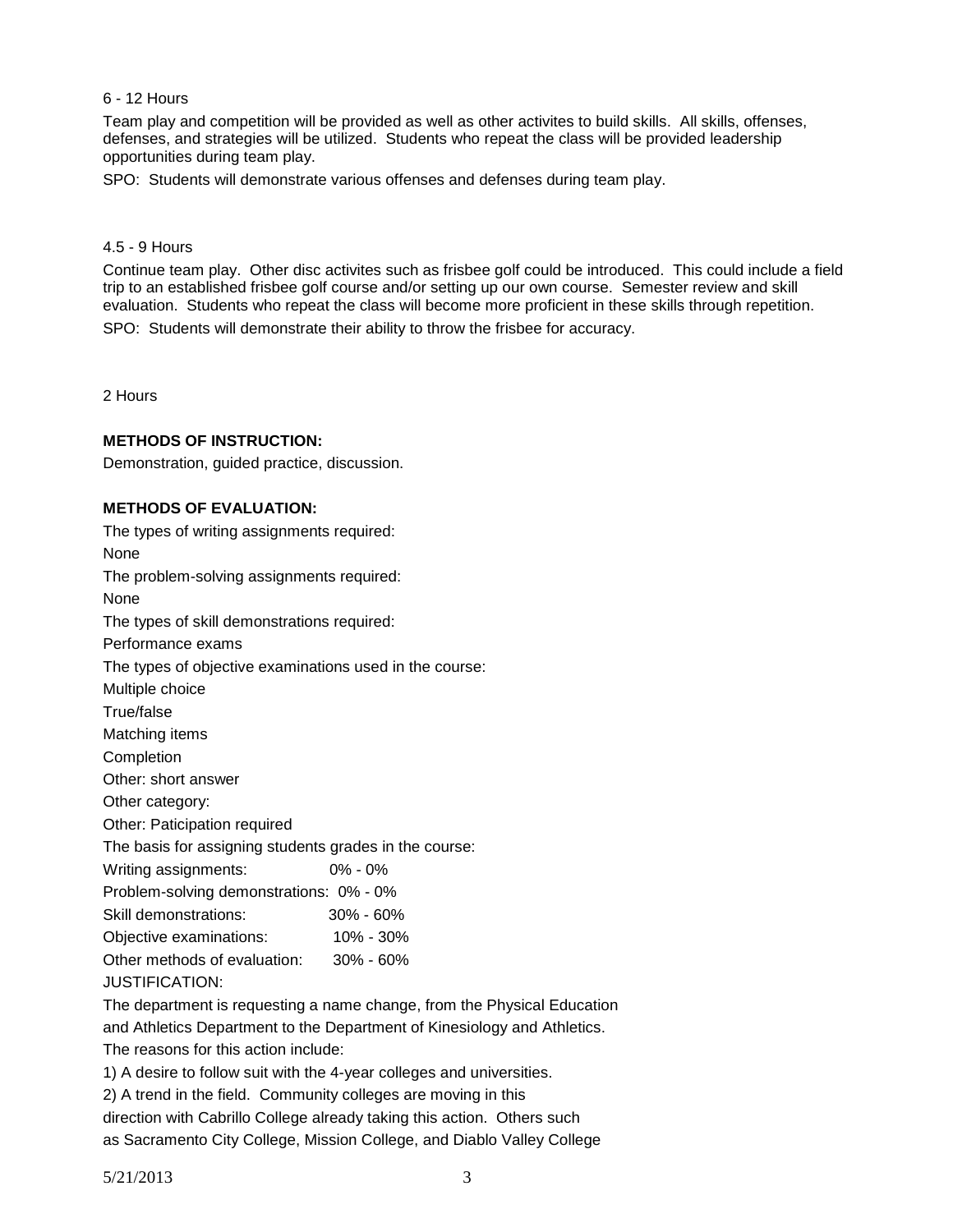are also in the process of changing their name as well. Gavilan College can be a leader in this trend.

3) This more closely describes what our profession is about. "Kinesiology is the academic discipline concerned with the art and science of human movement."

4) The state academic senate has proposed that Kinesiology and Exercise Science majors be added to the Disciplines List so they have recognized the move in this direction.

5) Over recent years, there have been discussions within the State regarding the need to streamline Physical Education as a discipline. This would help with the negative connotation that is often identified with this discipline. Gavilan College has worked hard to modify our programs to meet State requirements for our major. The name change would be another step in the right direction.

# **REPRESENTATIVE TEXTBOOKS:**

### **ARTICULATION and CERTIFICATE INFORMATION**

Associate Degree: GAV E1, effective 201170 CSU GE: CSU E1, effective 201170 IGETC: CSU TRANSFER: Transferable CSU, effective 201170 UC TRANSFER: Transferable UC, effective 201170

# **SUPPLEMENTAL DATA:**

Basic Skills: N Classification: A Noncredit Category: Y Cooperative Education: Program Status: 1 Program Applicable Special Class Status: N CAN: CAN Sequence: CSU Crosswalk Course Department: KIN CSU Crosswalk Course Number: 80 Prior to College Level: Y Non Credit Enhanced Funding: N Funding Agency Code: Y In-Service: N Occupational Course: E Maximum Hours: 1 Minimum Hours: .5 Course Control Number: CCC000528235